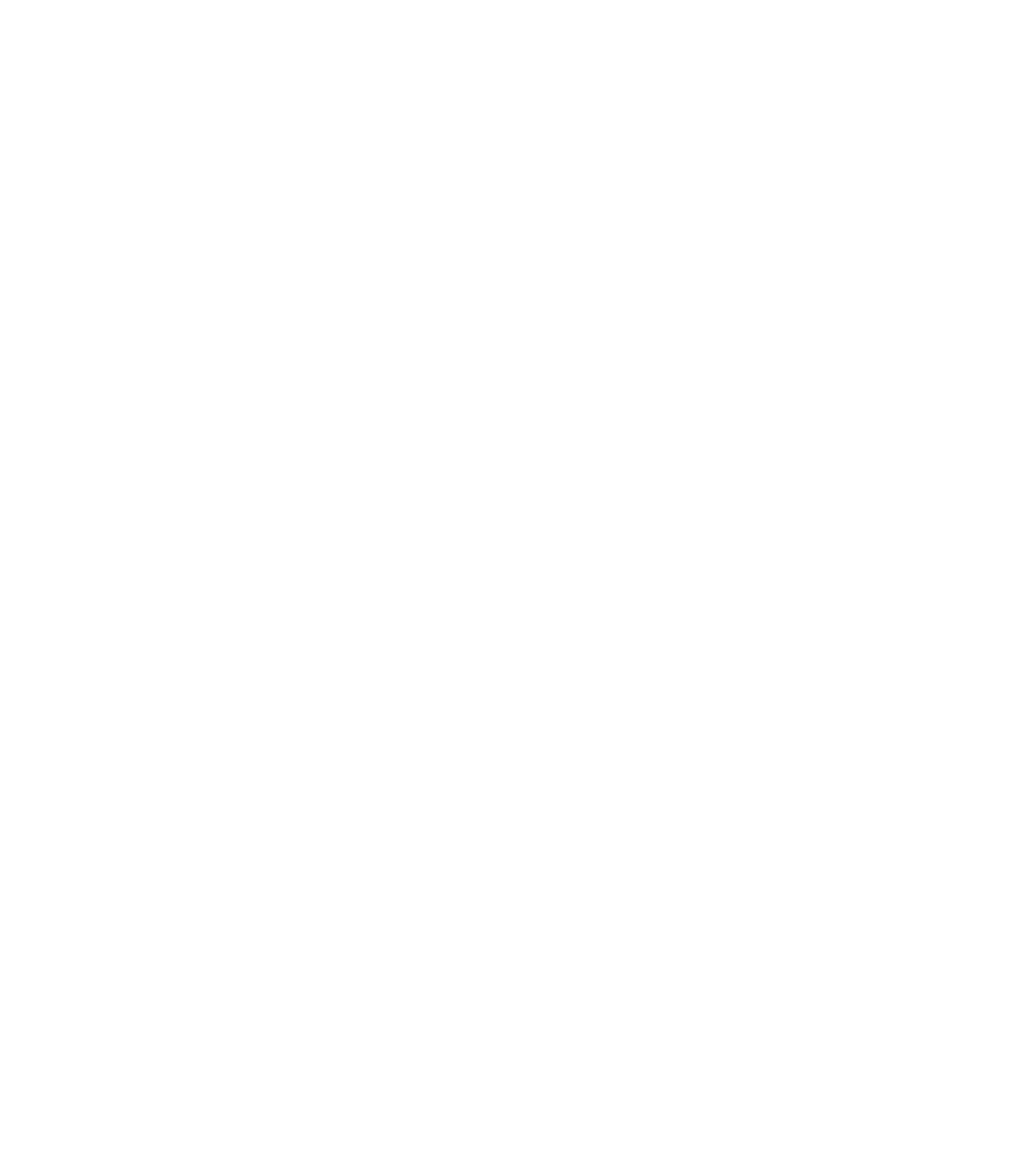The information, numerical data, notes and value judgments contained in this manual represent the current state of scientific knowledge and state-of-the-art technology as we understand it following thorough investigation in this field.

We are under no obligation to update the present manual periodically and on an ongoing basis according to the latest technical developments, nor to provide our customers with additional copies, updates etc. of this manual.

To the extent permitted in accordance with the national legal system as applicable in each individual case, we shall not be held liable for erroneous statements, drawings, technical illustrations etc. contained in this manual. In particular, no liability whatsoever is accepted for any financial loss or consequential damage caused by or related to compliance with statements or other information in this manual.

Statements, drawings, illustrations and other information regarding the contents or technical details of the present Instructions for Use are not to be considered warranted characteristics of our products.

These are determined only by the contract provisions agreed between ourselves and our customers.

Leica reserves the right to change technical specifications as well as manufacturing processes without prior notice. Only in this way is it possible to continuously improve the technology and manufacturing techniques used in our products. This document is protected under copyright laws. All copyrights to this documentation are held by Leica Biosystems Nussloch GmbH.

Any reproduction of text and illustrations (or of any parts thereof) by means of print, photocopy, microfiche, web cam or other methods—including any electronic systems and media—requires express prior permission in writing by Leica Biosystems Nussloch GmbH.

For the instrument serial number and year of manufacture, please refer to the nameplate on the back of the instrument.

© Leica Biosystems Nussloch GmbH



Leica Biosystems Nussloch GmbH Heidelberger Str. 17 - 19 D-69226 Nussloch Germany Phone: +49 (0)62 24 143-0 Fax: +49 (0)6224 143-268 Internet: http://www.LeicaBiosystems.com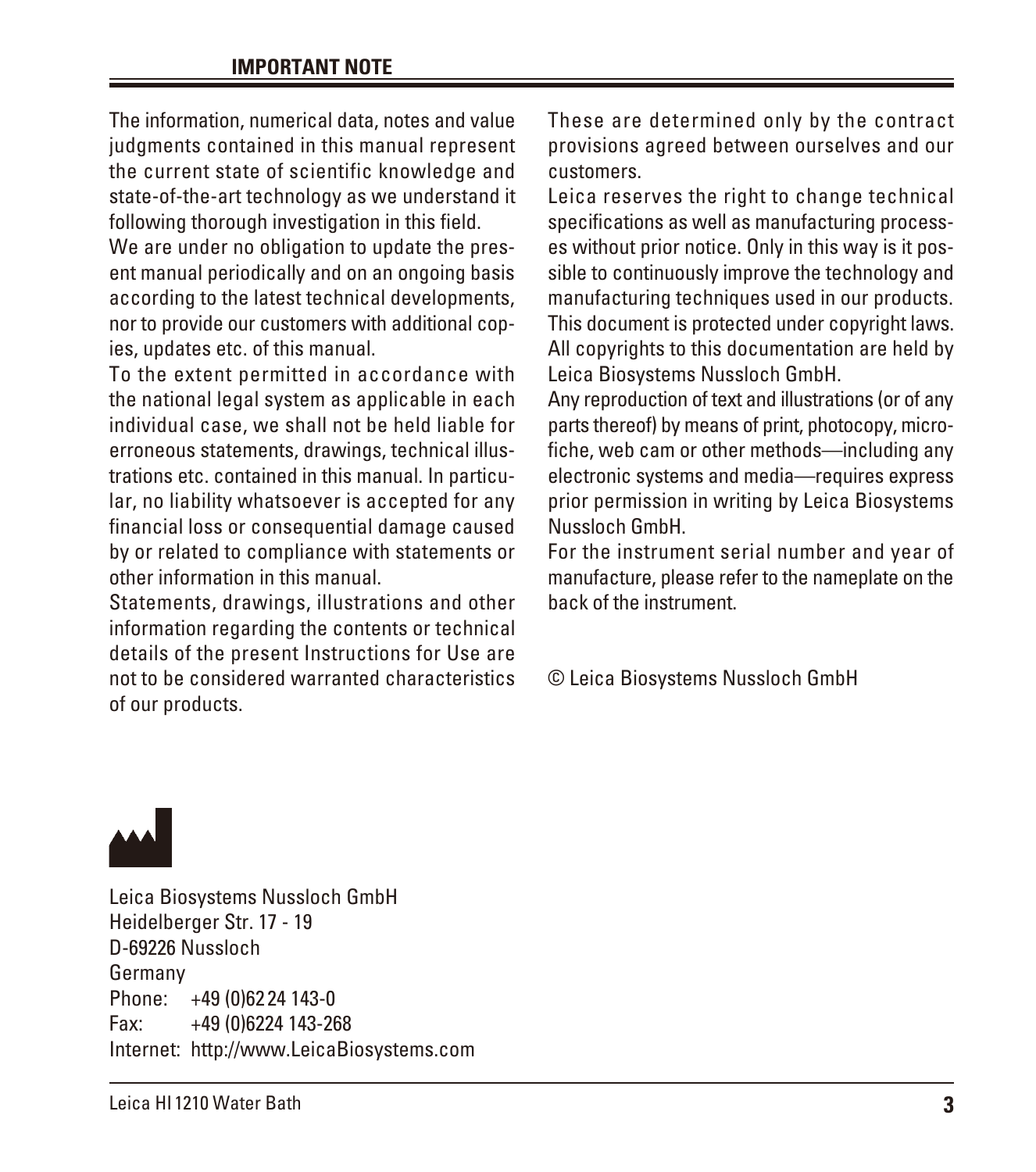## **Table of Contents**

| 1 <sub>1</sub> |     |  |  |  |
|----------------|-----|--|--|--|
|                | 1.1 |  |  |  |
|                | 1.2 |  |  |  |
|                | 1.3 |  |  |  |
|                | 1.4 |  |  |  |
| 2.             |     |  |  |  |
|                | 2.1 |  |  |  |
|                | 2.2 |  |  |  |
| 3.             |     |  |  |  |
|                | 3.1 |  |  |  |
| 4.             |     |  |  |  |
|                | 4.1 |  |  |  |
|                | 4.2 |  |  |  |
|                | 4.3 |  |  |  |
|                | 4.4 |  |  |  |
| 5.             |     |  |  |  |
|                | 5.1 |  |  |  |
|                | 5.2 |  |  |  |
|                | 5.3 |  |  |  |
|                | 5.4 |  |  |  |
| 6.             |     |  |  |  |
|                | 6.1 |  |  |  |
|                | 6.2 |  |  |  |
| 7.             |     |  |  |  |
| 8.             |     |  |  |  |
|                |     |  |  |  |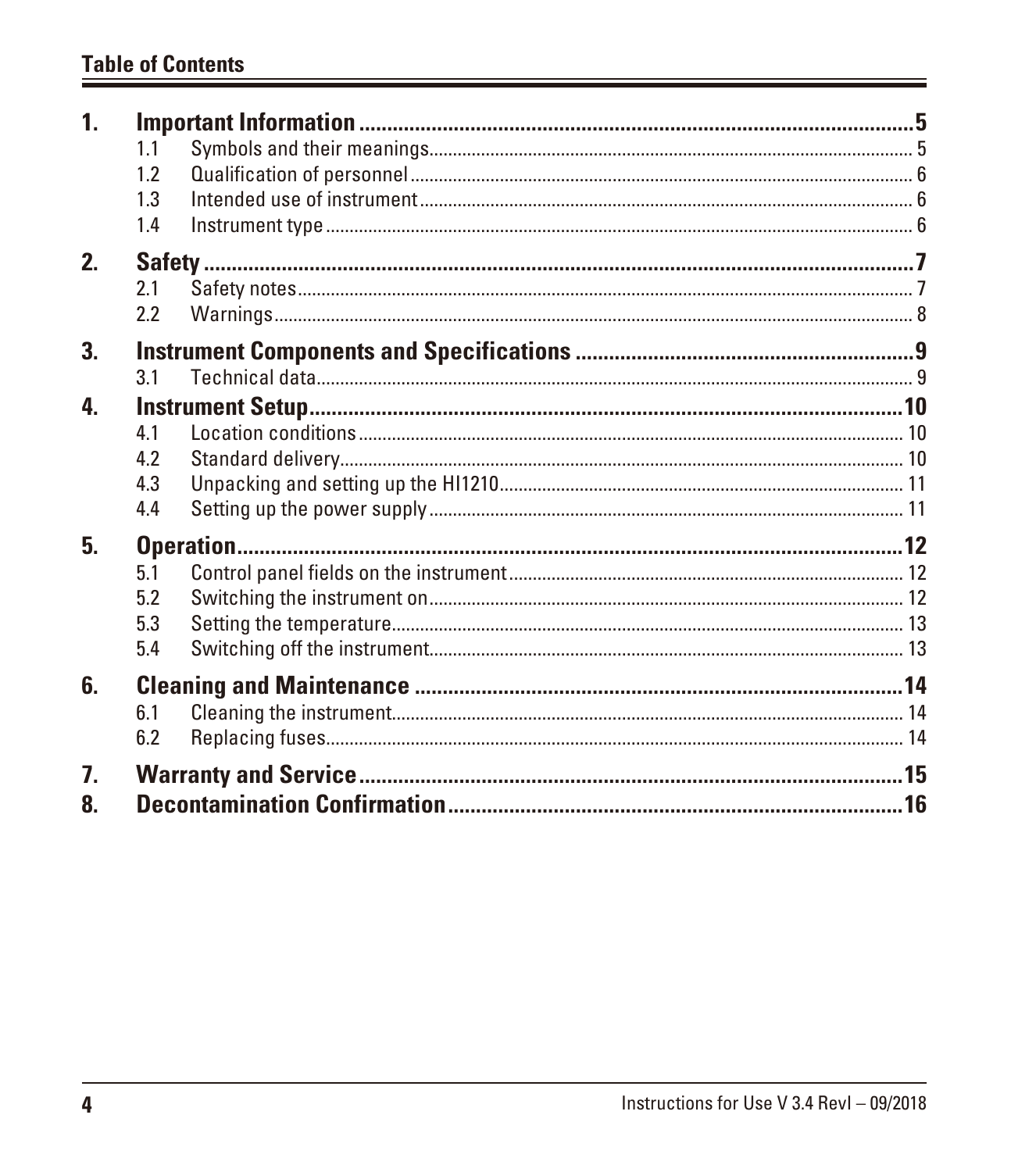## **1. Important Information**

<span id="page-4-0"></span>



Environmental protection symbol of the China RoHS directive. The number in the symbol indicates the "Environment-friendly Use Period" of the product. The symbol is used if a substance restricted in China is used in excess of the maximum permitted limit.



Symbol for labeling electrical and electronic equipment in accordance with Section 7 of the German Electrical and Electronic Equipment Act (ElektroG). ElektroG is the law regarding the sale, return and environmentally sound disposal of electrical and electronic equipment.



The package contents are fragile and must be handled with care.

- The package must be kept in a dry environment.
- Indicates the correct upright position of the package.



It allows maximum 3 stacks layers.



Indicates the temperature range permitted for transporting the package. Minimum -29 °C, Maximum +50 °C



Indicates the temperature range permitted for storing the package. Minimum +5 °C, Maximum +50 °C



Indicates the humidity range permitted for storing and transporting the package.

Minimum 10 % r.H., Maximum 85 % r.H



Indicates the item can be recycled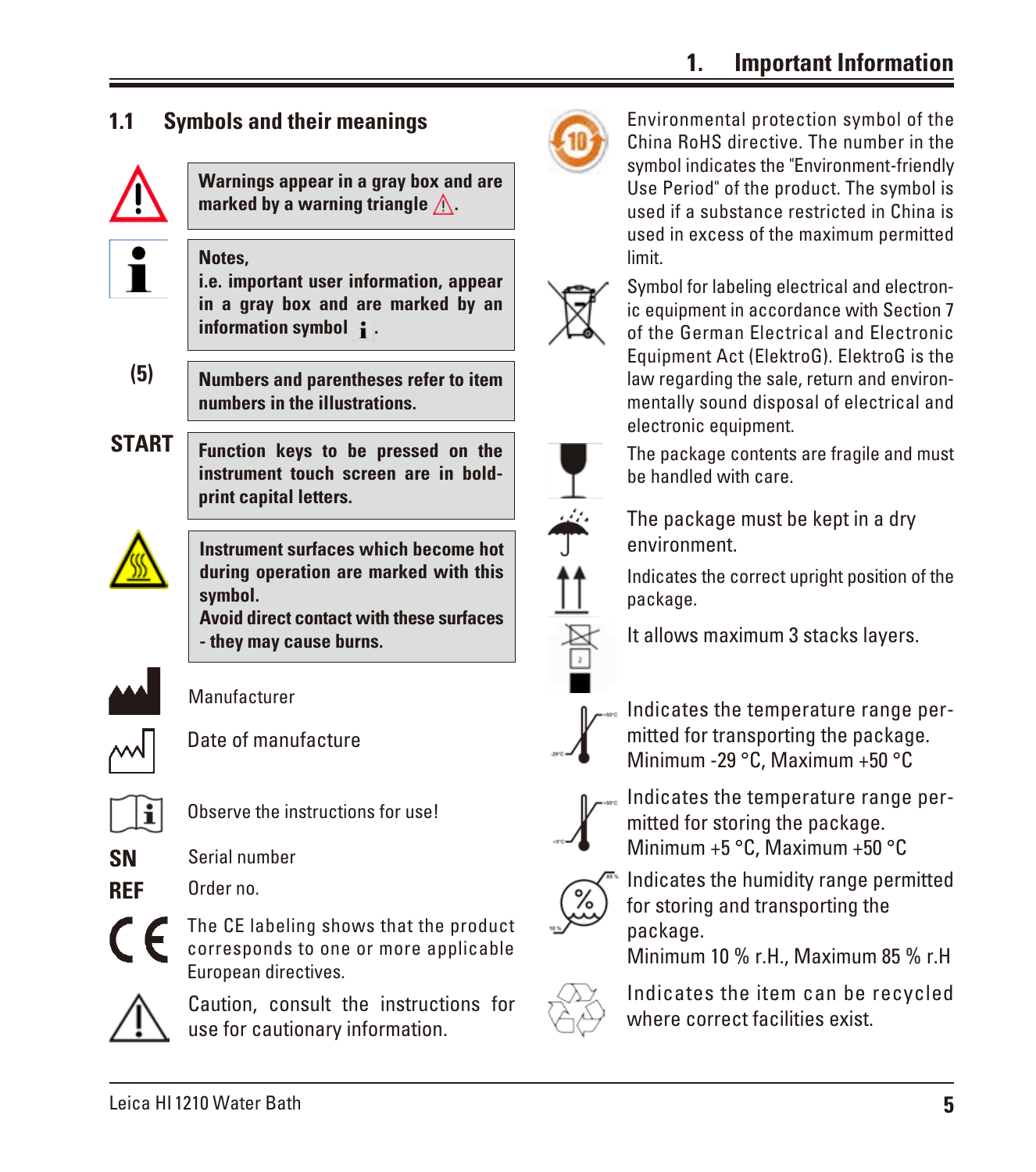<span id="page-5-0"></span>

The Regulatory Compliance Mark (RCM) indicates a device's compliance with applicable ACMA technical standards of New Zealand and Australia - that is, for telecommunications, radio communications, EMC and EME.

## **1.2 Qualification of personnel**

- The Leica HI1210 may be operated by trained laboratory personnel only.
- All laboratory personnel designated to operate this instrument must read these Instructions for Use carefully and must be familiar with all technical features of the instrument before attempting to operate it.

### **1.3 Intended use of instrument**

The Leica HI1210 is a paraffin flotation bath for flattening and drying cut tissue samples used in all fields of biomedical research and routine diagnostics. It may only be used by Leica Biosystems Nussloch GmbH for operating approved instrument accessories.



**Any use of the instrument other than its designated use is considered improper.**

**Failure to adhere to these instructions may result in an accident, personal injury, damage to the instrument or accessory equipment.**

**Proper and intended use includes compliance with all inspection and maintenance instructions, along with the observance of all instructions in the Instructions for Use.**

#### **1.4 Instrument type**

All information provided in these Instructions for Use applies only to the instrument type indicated on the cover page.

A nameplate indicating the instrument serial number is attached to the rear side of the instrument.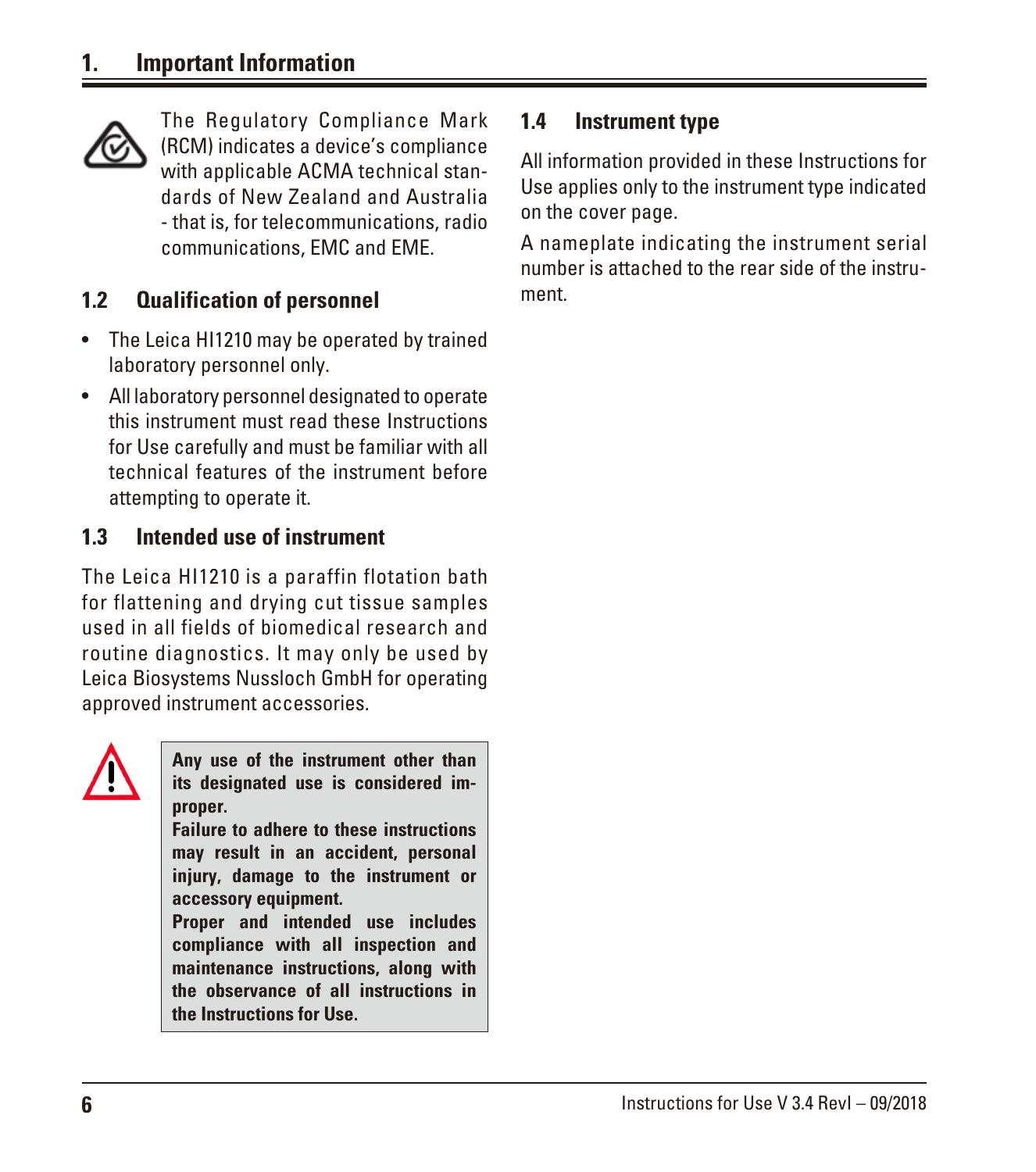#### <span id="page-6-0"></span>**2.1 Safety notes**



- **• The safety and caution notes in this chapter must be observed at all times.**
- **• Be sure to read these notes even if you are already familiar with the operation and use of other Leica products.**
- **• The protective devices located on the instrument and the accessories must not be removed or modified. Only qualified service personnel authorized by Leica may repair the instrument and access its internal components.**

**Residual risks**

- **• The instrument has been designed and constructed with the latest state-of-the-art technology and according to recognized standards and regulations with regard to safety technology. Operating or handling the instrument incorrectly can place the user or other personnel at risk of injury or can cause damage to the instrument or other property. The instrument may be used only as intended and only if all of its safety features are in proper working condition. Malfunctions which could impede safety must be remedied immediately.**
- **• Only original spare parts and permitted original accessories may be used.**



**The instrument MUST be connected to a grounded power socket. Use only a provided power cable that is intended for the local power supply.**

These Instructions for Use include important instructions and information related to the operating safety and maintenance of the instrument.

The Instructions for Use are an important part of the product, and must be read carefully prior to startup and use and must always be kept near the instrument.



**These Instructions for Use must be appropriately supplemented as required by the existing regulations on accident prevention and environmental safety in the operator's country.**

This instrument has been built and tested in accordance with the safety requirements for electrical equipment for measurement, control, and laboratory use.

To maintain this condition and ensure safe operation, the user must observe all notes and warnings contained in these Instructions for Use.



**The instrument's CE certificate can be found on the Internet at: http://www.LeicaBiosystems.com**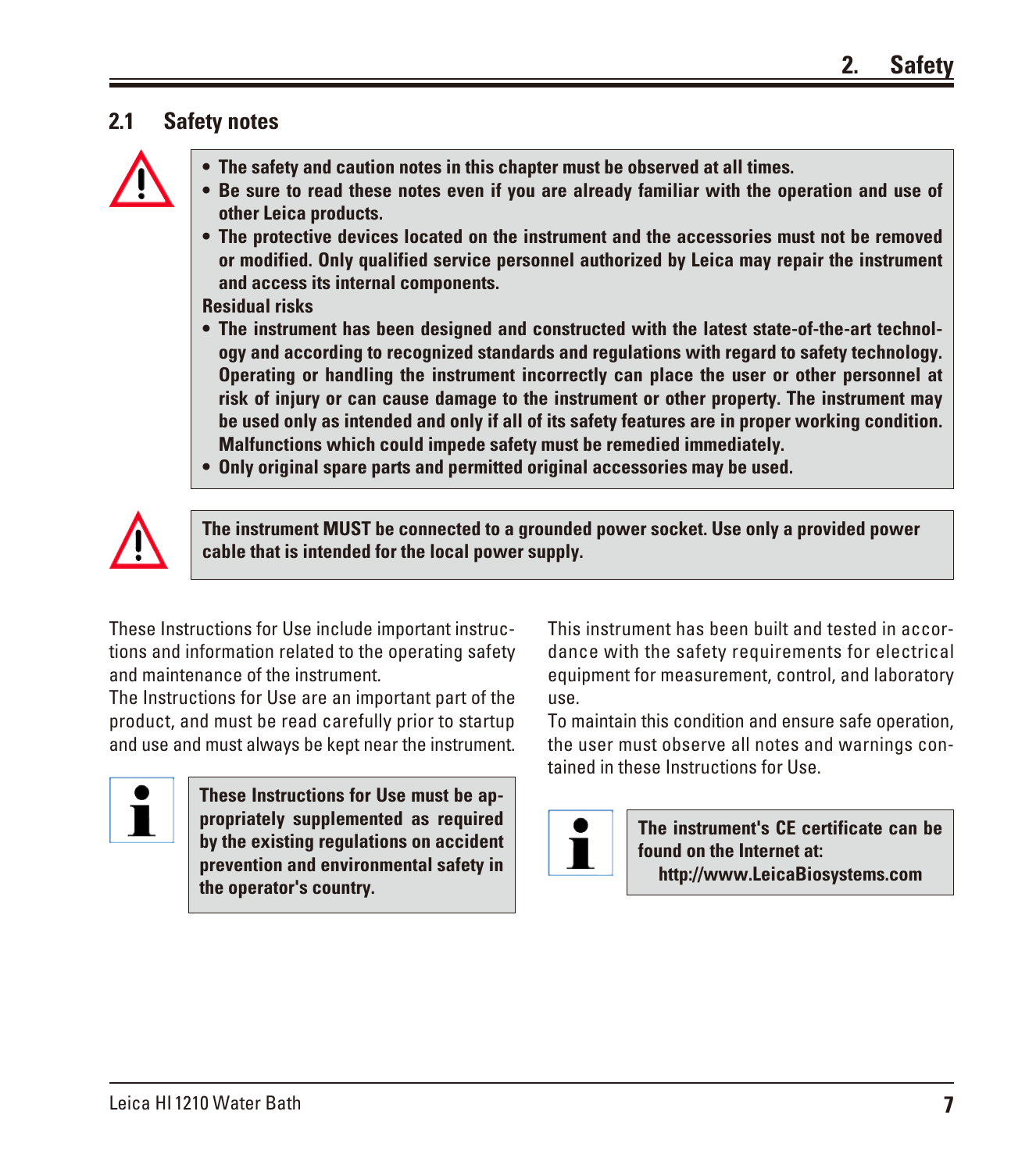## <span id="page-7-0"></span>**2. Safety**

#### **2.1 Safety notes** (continued)

- In order to properly service the instrument, it is indispensable to read the User Manual before switching on the instrument and to familiarize yourself with all technical details.
- Before connecting the instrument to the line voltage, ensure that the electrical power requirements of your laboratory match the values on the nameplate of the instrument.
- When installing the power cable, always be sure to route it so that it cannot contact the heated surfaces of the instrument at any time.
- The instrument is designed for indoor use only.
- The instrument must be switched off and unplugged from the power supply during all repair and service work.
- During operation, the instrument surface can be very hot.



#### **Risk of injury!**

**Do not store any combustible and flammable substances near the instrument. The instrument may be operated with non-flammable liquids (preferably distilled water) only! Operate the instrument in filled condition only. Minimal filling level: 1 cm**

#### **2.2 Warnings**

The safety devices installed in this instrument by the manufacturer only constitute the basis for accident prevention. Operating the instrument safely is, above all, the responsibility of the owner, as well as the designated personnel who operate, service or repair the instrument.

To ensure trouble-free operation of the instrument, make sure to comply with the following instructions and warnings.

Please note that electrostatic charge may result through direct or indirect contact with the Leica HI1210.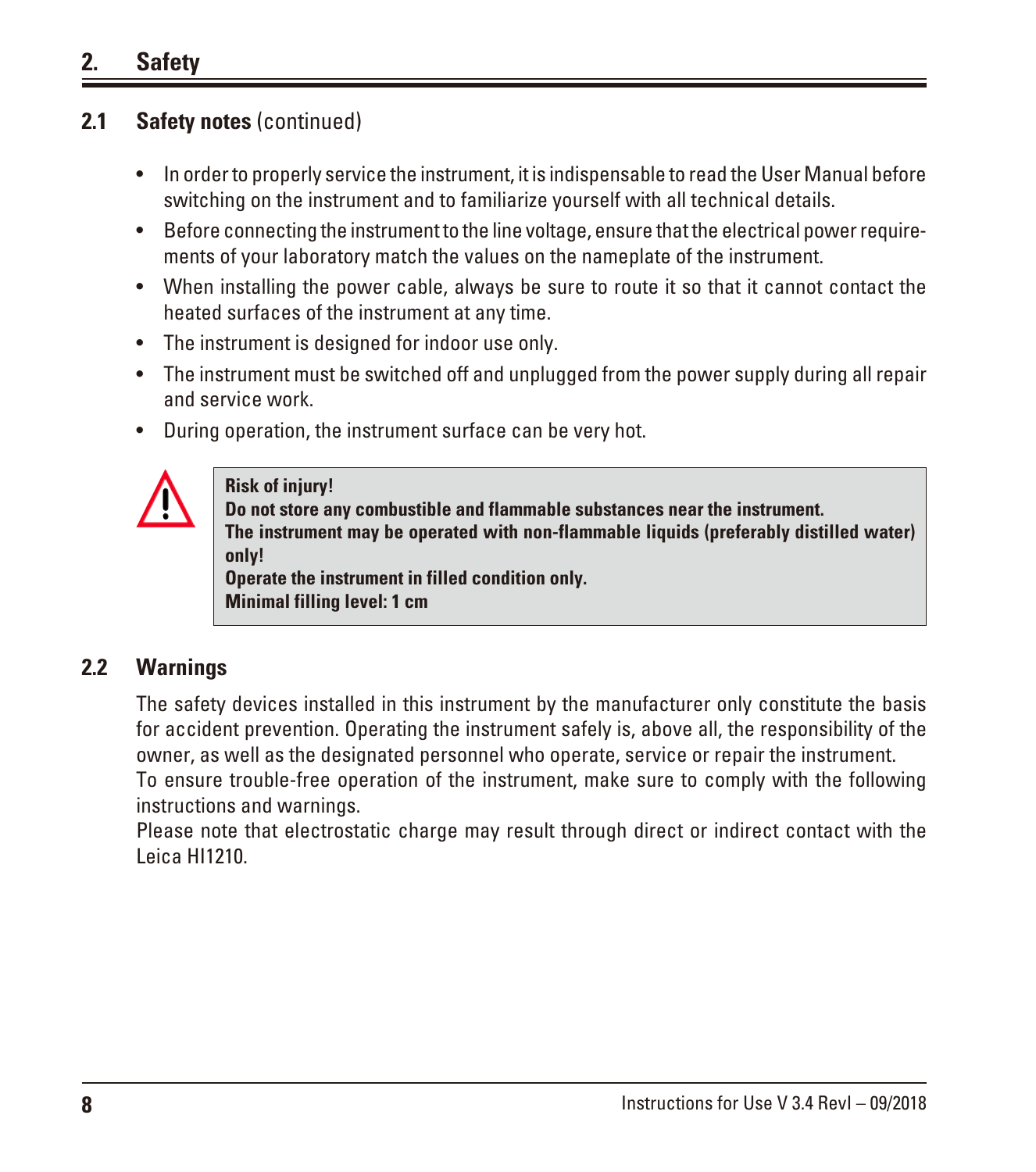## <span id="page-8-0"></span>**3.1 Technical data**

| Nominal supply voltages:         | Two factory-preset voltages (not user-adjustable):<br>100-120 VAC $\pm$ 10 %<br>230-240 VAC + 10 %                              |
|----------------------------------|---------------------------------------------------------------------------------------------------------------------------------|
| Nominal frequency:               | 50/60 Hz                                                                                                                        |
| Nominal power:                   | 350 VA                                                                                                                          |
| Main fuse:                       | 2 melting fuses, 5x20 mm, UL-approved<br>For 100-120 V: 5x20 mm, 2x T 5A L250 VAC<br>For 230-240 V: 5x20 mm, 2x T 2,5A L250 VAC |
| Dimensions:                      | 350x310x100 mm                                                                                                                  |
| Empty weight:                    | 3.6 kg (w/o packaging)                                                                                                          |
| Relative humidity:               | 20-80%, non-condensing                                                                                                          |
| IEC 1010 classification:         | <b>Protection class: 1</b><br>Pollution degree: 2<br>Overvoltage category: II                                                   |
| Operating temperature range:     | +15 $\degree$ C to +40 $\degree$ C                                                                                              |
| Temperature control range:       | Room temperature to 75 °C                                                                                                       |
| Operating elevation:             | maximum of 2000 m above sea level                                                                                               |
| IP protection class (IEC 60529): | <b>IP20</b>                                                                                                                     |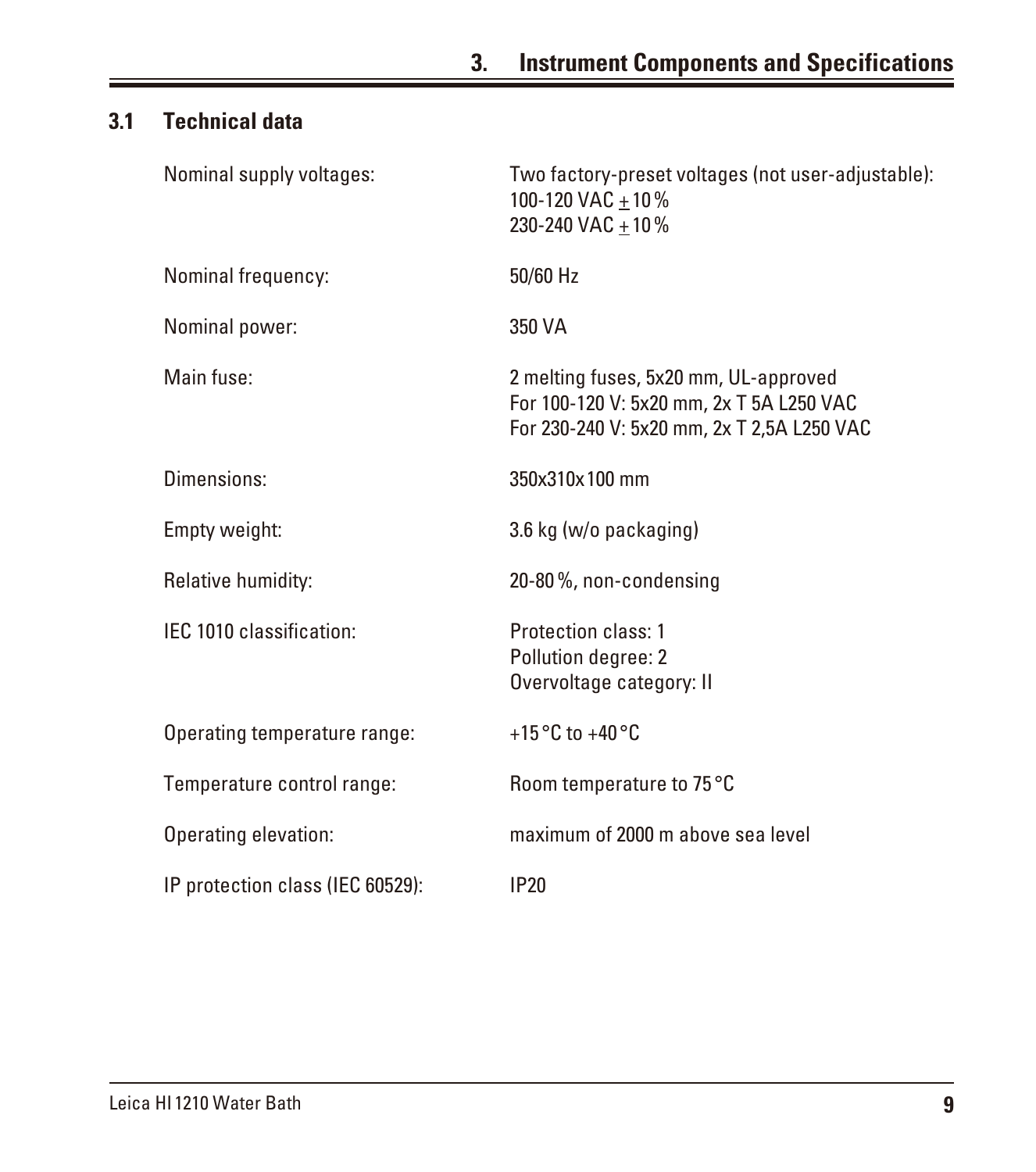## <span id="page-9-0"></span>**4. Instrument Setup**

#### **4.1 Location conditions**

- When installing the power cable, always be sure to route it so that it cannot contact the heated surfaces of the instrument at any time.
- The power socket to which the instrument is to be connected to has to be located near the instrument and easily accessible.
- The power supply must be at a distance no greater than the length of the power cable an extension cable must NOT be used.
- The substrate must be largely vibration-free and have sufficient load capacity and rigidity for the weight of the instrument.
- Avoid impacts, bright direct light, and excessive temperature fluctuations.
- The instrument must be connected to a suitable power socket.Use only the provided power cable, which is intended for the local power supply.

#### **4.2 Standard delivery**

The Leica HI1210 standard delivery includes:

| 1 Leica HI1210 basic instrument           |  |  |  |  |
|-------------------------------------------|--|--|--|--|
|                                           |  |  |  |  |
| 1 Set of fuses:                           |  |  |  |  |
|                                           |  |  |  |  |
|                                           |  |  |  |  |
| 1 Instructions for Use, printed (English, |  |  |  |  |
|                                           |  |  |  |  |

The country specific power cord needs to be ordered separately. Please find a list of all power cords available for your device on our website www.LeicaBiosystems.com within the product section.



**Check the delivery carefully against the packing list, delivery note and your order. Should you find any discrepancies, please contact your Leica sales office without delay.**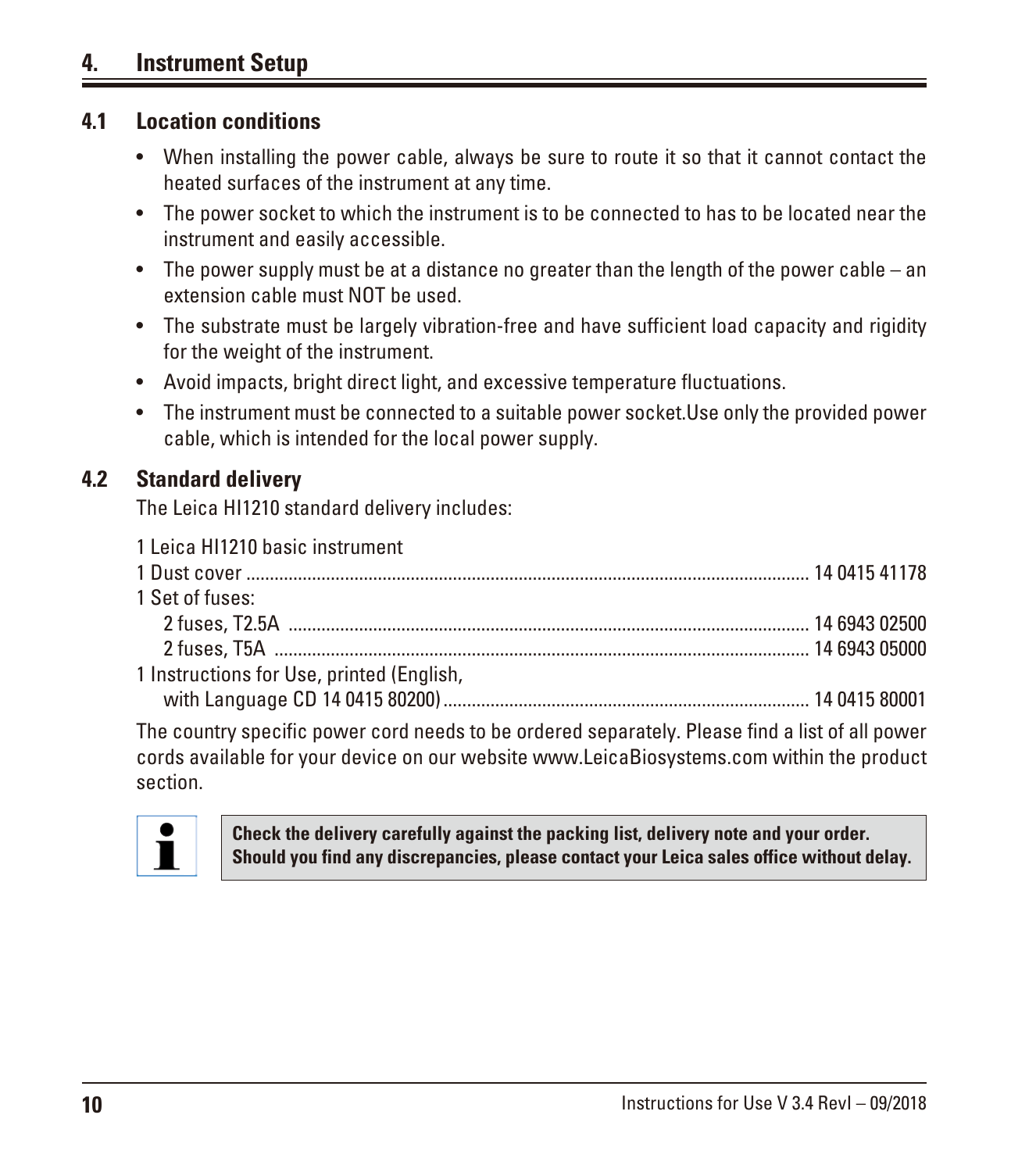## <span id="page-10-0"></span>**4.3 Unpacking and setting up the HI1210**

Set the carton on a flat surface, cut through the adhesive tape (**Fig. 2**) and open the carton (**Fig. 3**).



Remove the accessories and carefully lift the instrument out of the carton (**Fig. 4**).



**4.4 Setting up the power supply**

- Before connecting the power cable, make sure that the power switch (**3**) on the rear of the instrument (**Fig. 6**) is switched to"**0**" = **OFF**.
- Use the instrument with the provided power cable only.
- Insert the connector of the power cable (**Fig. 5**, **2**) into the connection socket (**4**) and plug the power plug into the power socket.





Hold the instrument firmly with one hand, pull off both foam sections (**Fig. 5**) and remove the dust cover.

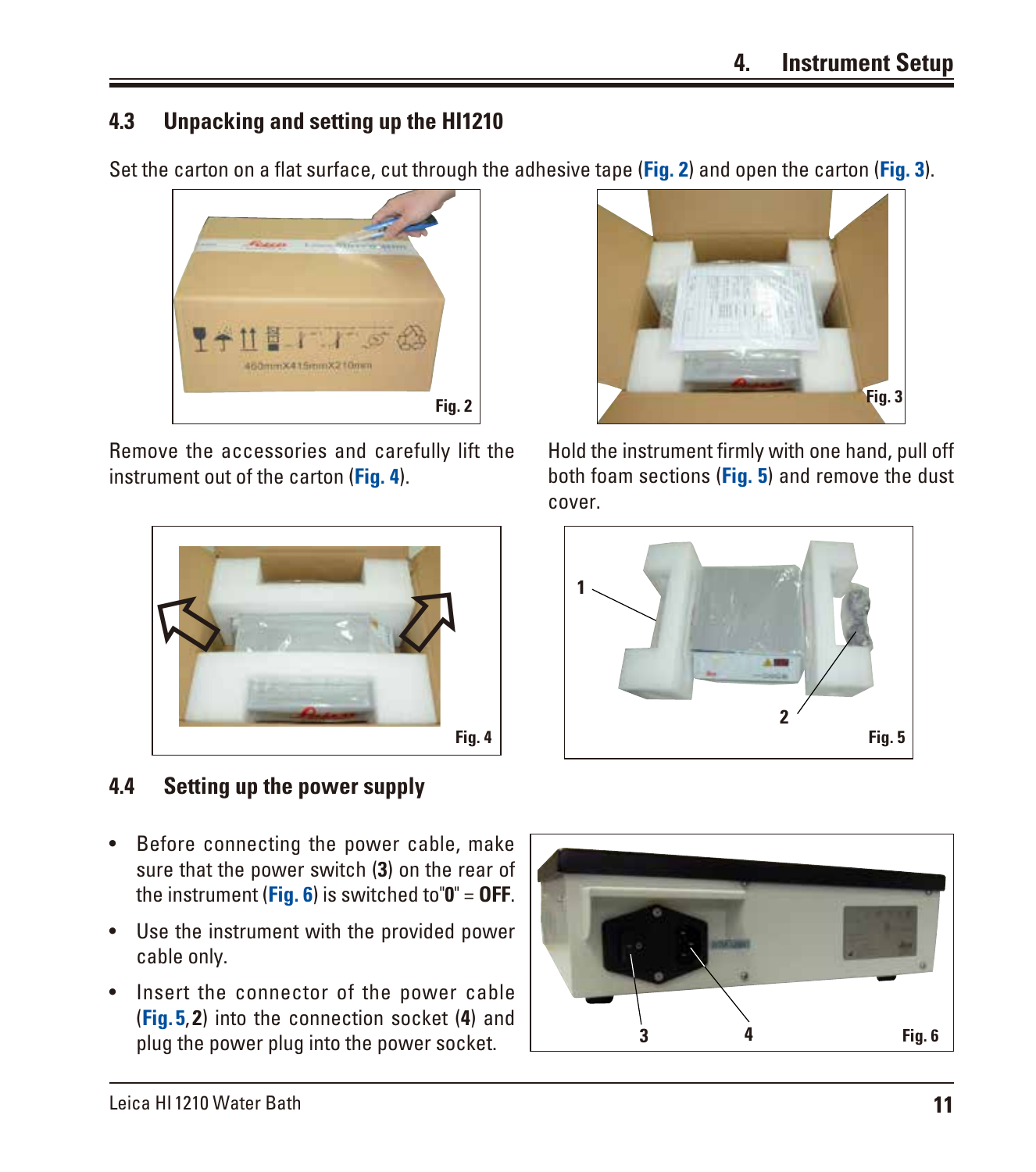## <span id="page-11-0"></span>**5. Operation**

#### **5.1 Control panel fields on the instrument**

#### **5** = **POWER LED**

 Is illuminated when the instrument is switched on with the main power switch.

**6** = **SET**

 Indicates the selected target temperature.

- **7** = Set key: lower temperature.
- **8** = Set key: increase temperature.
- **9** = **RUN/STOP** Switch instrument on or off.
- **10** = Display



#### **5.2 Switching the instrument on**

- Before switching the instrument on, fill the water bath with a sufficient quantity of distilled water.
- Switch on the instrument with the power switch on the left rear panel of the instrument (**Fig. 6, 3**).
- The green LED display **POWER** on the front panel is then illuminated.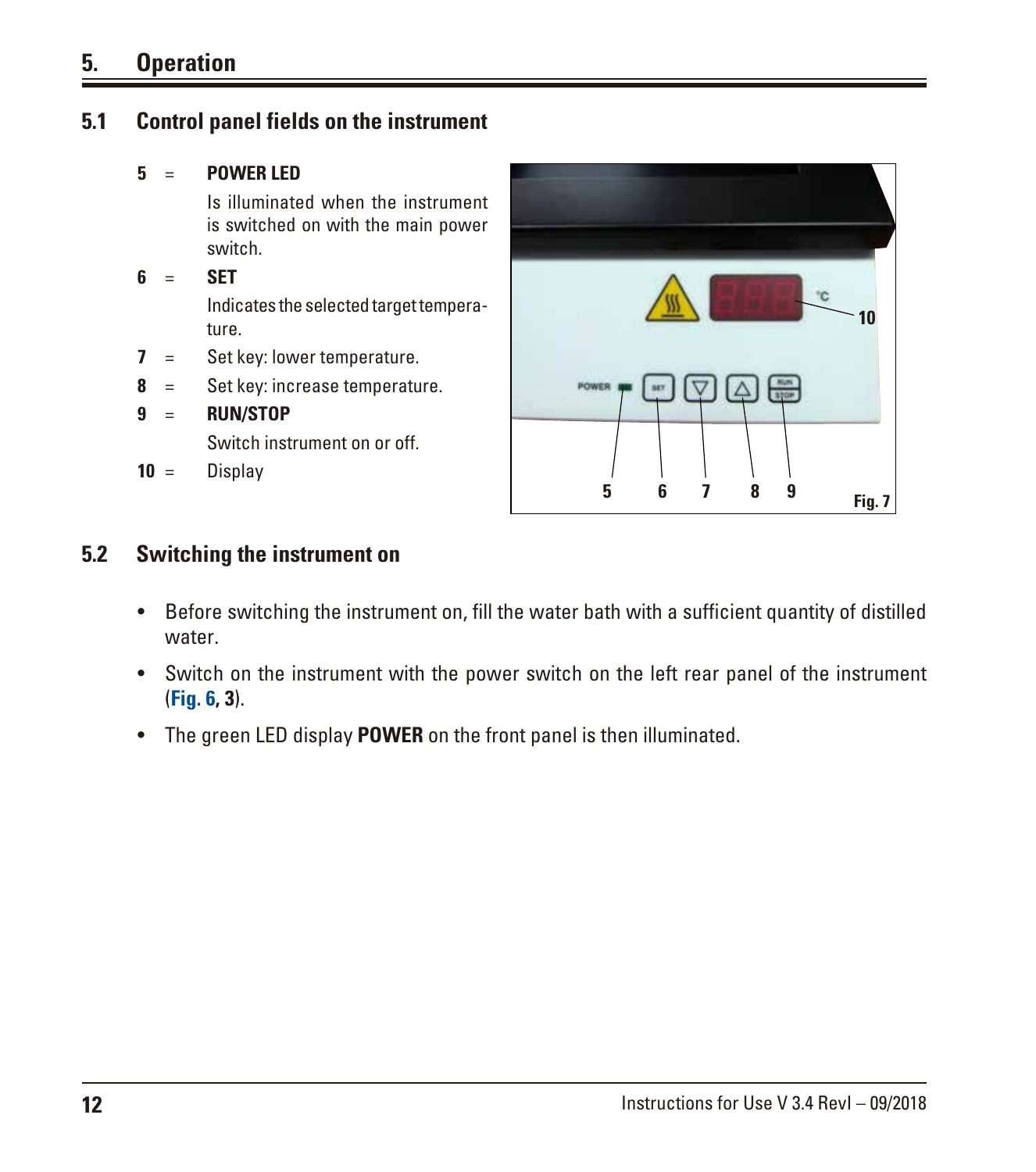#### <span id="page-12-0"></span>**5.3 Setting the temperature**

- Pressing the **RUN/STOP** button on the front panel brings the temperature of the instrument to the latest stored target value. The displayed temperature corresponds to the current actual value.
- The set target temperature is shown in the display (**Fig. 7, 10**).
- To adjust to the desired temperature, hold down the corresponding set key (**Fig. 7, 7+8**). The display changes slowly for the first 8 digital steps, then more quickly after that.



**The temperature display refers to the target value. After the desired temperature is reached, release the set key. The displayed value is saved automatically. This stored target value will continue to be displayed for about 2 seconds, then the current actual temperature display will appear again.**

• The target temperature can be checked by pressing the **SET** key (**Fig. 7, 6**).



**The target value remains saved both when the instrument is switched off (RUN/STOP key or power switch) and in case of power failure and disconnection from the power supply.**

#### **5.4 Switching off the instrument**

• The instrument can be switched off by pressing the **RUN/STOP** key.



**You do not have to switch the main power switch on or off each time for everyday routine use.**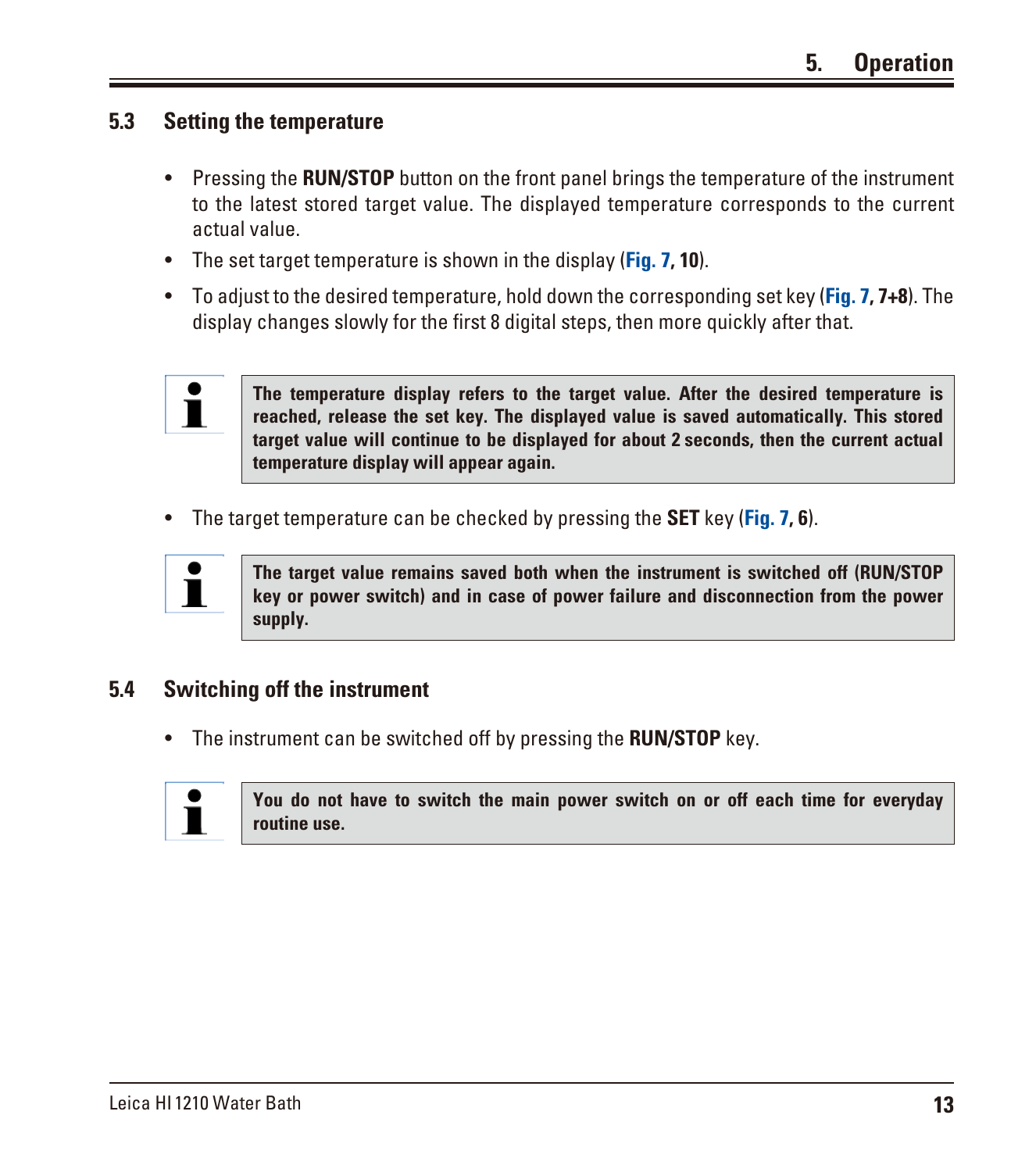## <span id="page-13-0"></span>**6. Cleaning and Maintenance**

#### **6.1 Cleaning the instrument**

- Before cleaning the instrument, turn off using the power switch (**Fig. 6, 3**) and disconnect from the power supply.
- The instrument has a continuous front panel and no lateral cooling slots, so the surfaces are smooth and easy to clean.
- All surface materials are resistant to common laboratory detergents.



**The instrument must be switched off and have cooled down for cleaning.**



**Do not use organic solvents (e.g. alcohol or xylene)!**

#### **6.2 Replacing fuses**



**Switch the unit off and unplug it. Use only the supplied replacement fuses. Both fuses must have the same rating (check the imprint!). Fuses must always be switched out in pairs.**

- Insert a small screwdriver into the cutout (**Fig. 8, 11**) and carefully pry out the fuse insert (**12**).
- Remove the fuse holder and replace the defective fuses with two new ones (**13**).
- Then reinsert the fuse holder and press it into place.

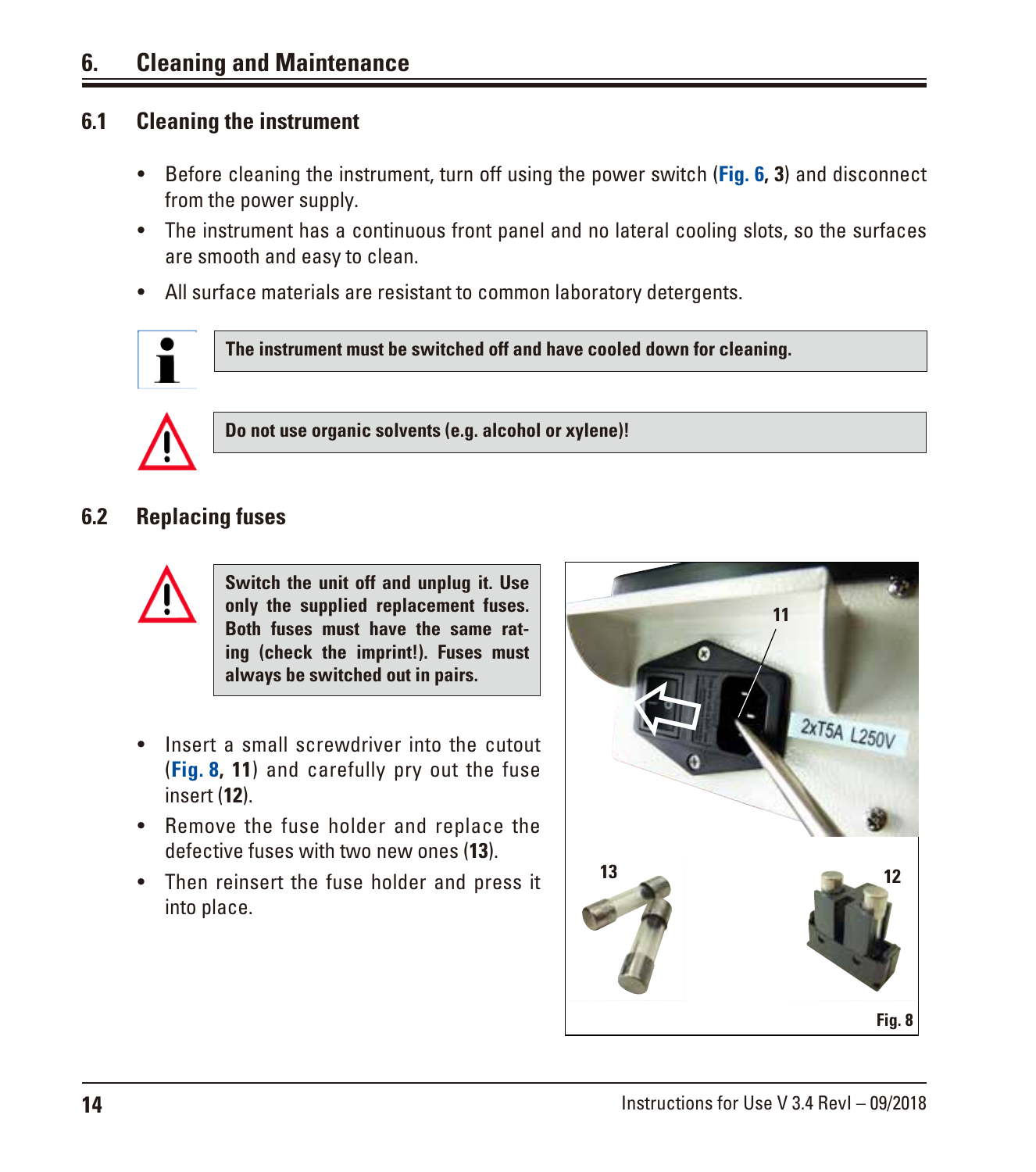<span id="page-14-0"></span>

| <b>Warranty</b>                         |                                                                                                                                                                                                                                                                                                                                                                                                                                                                                                                                                                                    |  |
|-----------------------------------------|------------------------------------------------------------------------------------------------------------------------------------------------------------------------------------------------------------------------------------------------------------------------------------------------------------------------------------------------------------------------------------------------------------------------------------------------------------------------------------------------------------------------------------------------------------------------------------|--|
|                                         | Leica Biosystems Nussloch GmbH guarantees that the contractual prod-<br>uct delivered has been subjected to a comprehensive quality control<br>procedure based on the Leica in-house testing standards, and that the<br>product is faultless and complies with all technical specifications and/<br>or characteristics warranted.<br>The scope of the warranty is based on the content of the concluded<br>agreement. The warranty terms of your Leica sales organization or the<br>organization from which you have purchased the contractual product<br>shall apply exclusively. |  |
| <b>Service information</b>              |                                                                                                                                                                                                                                                                                                                                                                                                                                                                                                                                                                                    |  |
|                                         | If you require technical service or replacement parts, please contact<br>your Leica sales office or dealer who sold the product.                                                                                                                                                                                                                                                                                                                                                                                                                                                   |  |
|                                         | The following inputs are required:                                                                                                                                                                                                                                                                                                                                                                                                                                                                                                                                                 |  |
|                                         | Model name and serial number of the instrument.<br>$\bullet$<br>Location of the instrument and name of the person to contact.<br>$\bullet$<br>Reason for the service call.<br>$\bullet$<br>Date of delivery.<br>$\bullet$                                                                                                                                                                                                                                                                                                                                                          |  |
| Shutdown and disposal of the instrument |                                                                                                                                                                                                                                                                                                                                                                                                                                                                                                                                                                                    |  |
|                                         | The instrument or parts of the instrument must be disposed of in compli-                                                                                                                                                                                                                                                                                                                                                                                                                                                                                                           |  |

ance with the local laws. Special attention should be paid to the lithium cell of the electronic

circuit board!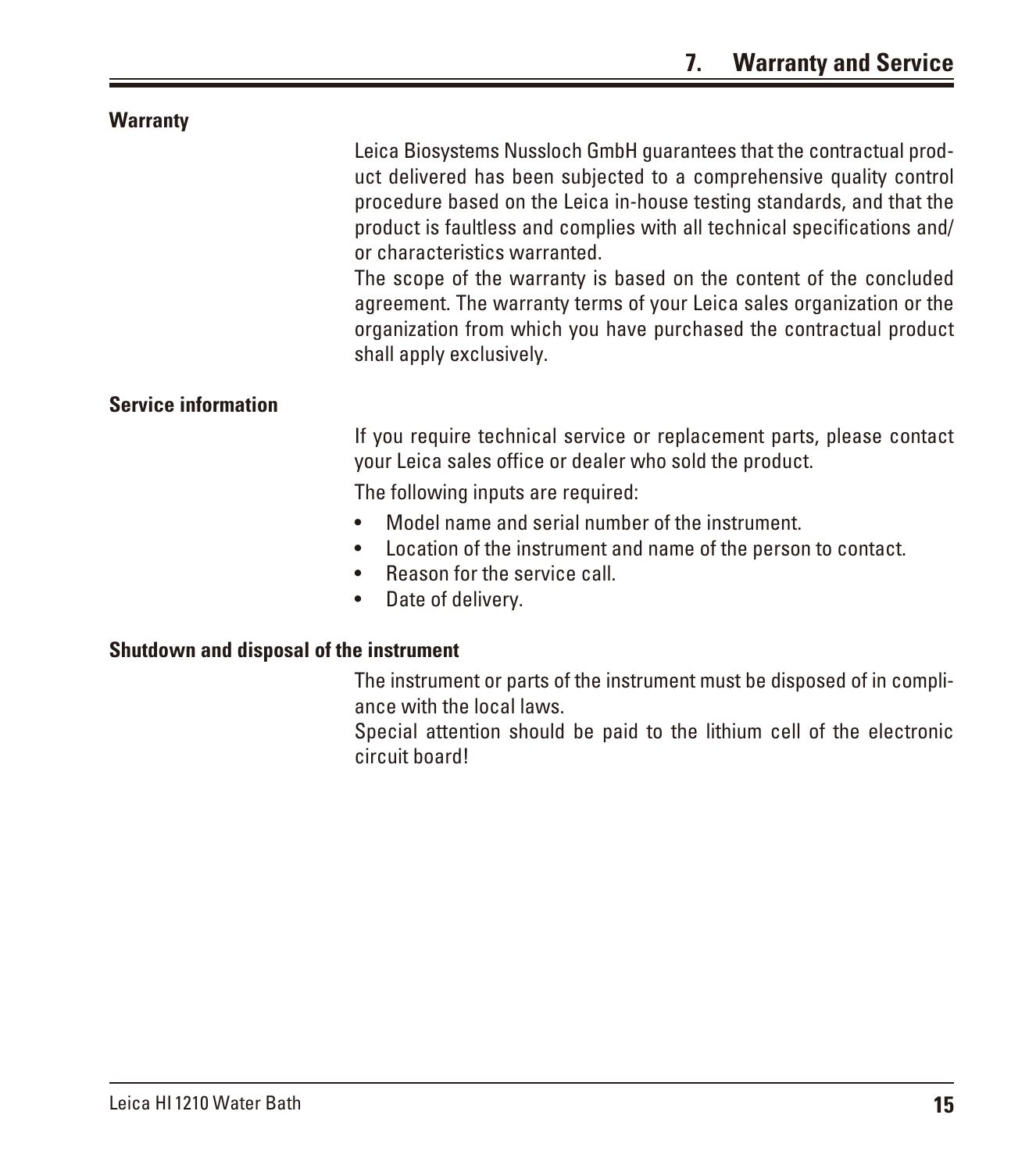## <span id="page-15-0"></span>**8. Decontamination Confirmation**

Every product that is returned to Leica Biosystems or that requires on-site maintenance must be properly cleaned and decontaminated. You can find the dedicated template of the decontamination confirmation on our website www.LeicaBiosystems.com within the product menu. This template has to be used for gathering all required data.

When returning a product, a copy of the filled and signed confirmation has to be enclosed or passed on to the service technician. The responsibility for products that are sent back without this confirmation or with an incomplete confirmation lies with the sender. Returned goods that are considered to be a potential source of danger by the company will be sent back at the expense and risk of the sender.